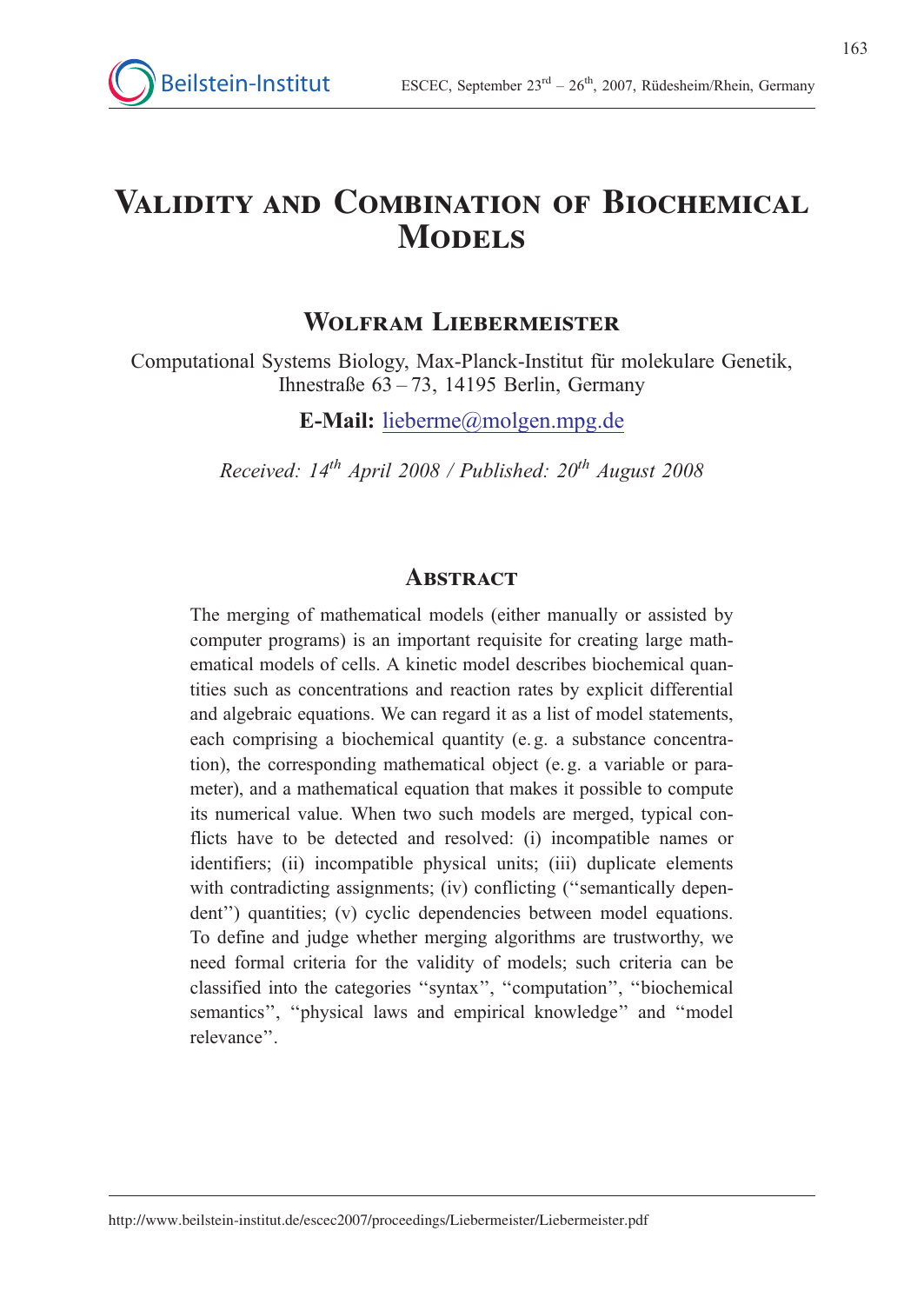# Merging of Biochemical Models

Living cells can be described by mathematical models in order to test biological hypotheses by computer simulations and mathematical analysis. The mathematical elements in biochemical models (e. g. variables and equation terms) refer to chemical substances and processes such as transport, binding and reactions. In publications, models are described verbally and by mathematical formulae, but researchers also publish them in computer-readable formats like SBML [1] (systems biology markup language) and models become increasingly available in databases [2, 3]. One intention behind this is that models should be reusable; model reuse is further facilitated if standards [4] are respected – as put forward in the MIRIAM proposal [5] (''minimal information requested in the annotation of biochemical models'').



Figure 1. Merging of structural models. (a) Structural models of two metabolic pathways are added by taking the set union of all model elements (metabolites and reactions shown as ellipses and boxes, respectively). The graph topology is coded by stoichiometric coeffcients, contained as additional information in the reaction elements (not shown). The names of model elements can differ from model to model, so elements must be compared by their annotations (not shown) and a consistent set of names has to be chosen for the output model. (b) Models can contain lumped reactions (e. g. the lumped reaction VW in model ''Lumped 1'' contains reactions V and W from the detailed model). If lumped reactions overlap partially (like VW and UV in the models ''Lumped 1'' and ''Lumped 2''), they do not fit to each other and the models cannot be directly combined. Similar conflicts would occur with lumped metabolites (not shown).

With a number of models already available, large dynamic models may be built by combining existing models of biochemical reactions [6] or cellular pathways [7]. Model merging can be straightforward if the input models originate from the same modelling framework, share the same naming conventions, and are based on a common set of non-conflicting biochemical quantities. In general, however, models will originate from different sources, so conflicts may easily occur. Model merging could be facilitated by computer programs that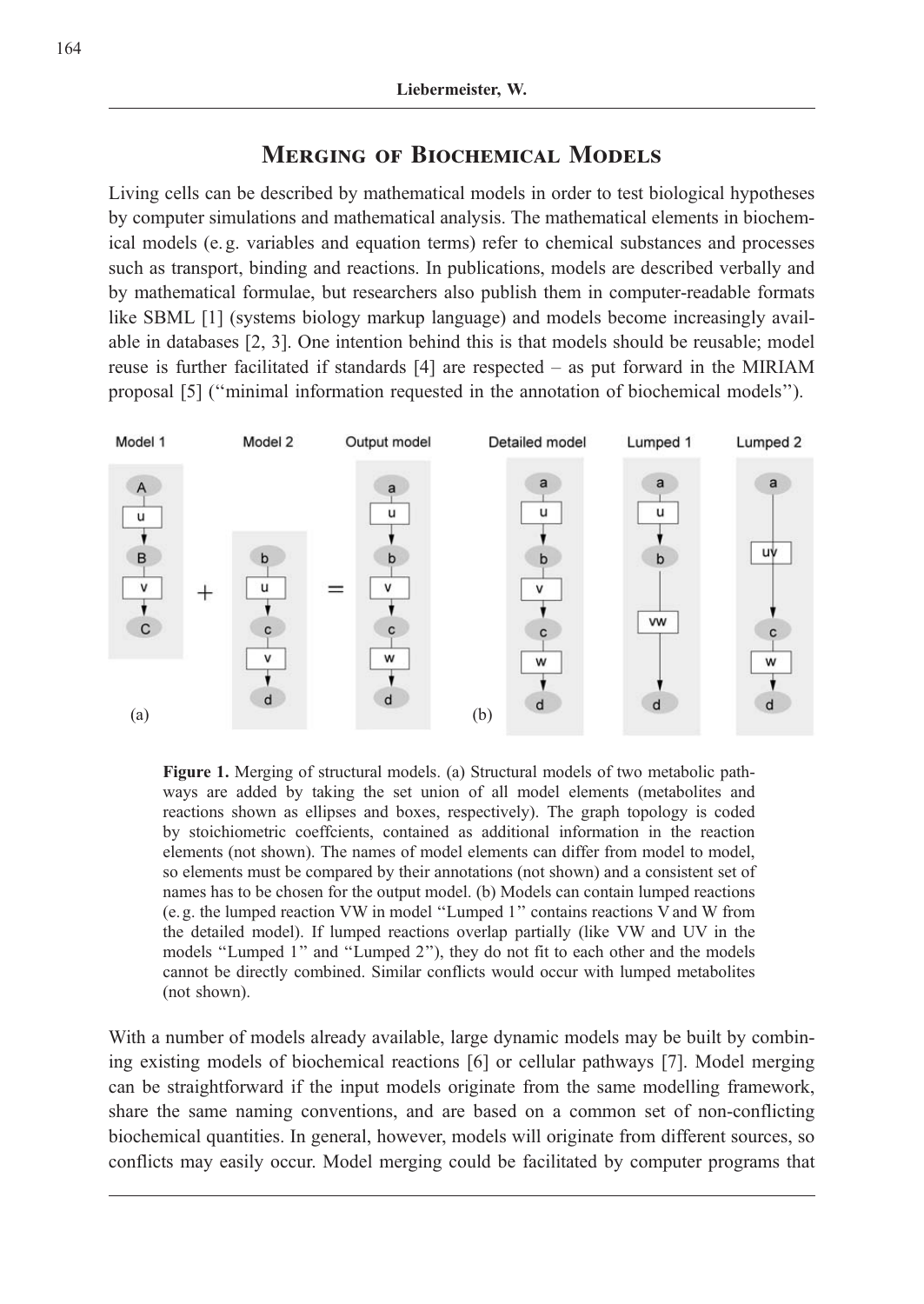execute uncritical steps and perform validity checks, but such tools and the theory to support them are still in their infancy. Model combination-whether manually or assisted by computer programs – requires that models are appropriately prepared: experiments and model formats must be standardized [5, 4], and all model elements need to have a clear biochemical meaning.

In publications, the elements are usually described in words (e. g. ''cellular concentration of ATP in mM''), while in computer-readable formats like SBML, they can be annotated with references to public databases (e.g. ATP may be represented by the identifier C00002 in the KEGG database [8]). A chemical reaction can be annotated by an identifier or by specifying its substrates and products.

## Merging of model structures

The aim in biochemical model merging is to combine several models describing reactions or biochemical pathways in order to obtain a valid model of the combined system. Before considering dynamic models, let us first have a look at simple structural models as shown in Fig. 1a. A structural model consists of a list of elements representing biochemical entities (e. g. metabolites and chemical reactions specified by annotations); in different models, the same entity can bear different names. Model elements may be linked to further information (e. g. pictures, comments, or mathematical expressions). Figure 1a shows how two overlapping pathway structures are combined: the resulting pathway contains all elements of the original models and pairs of duplicate elements  $(B = b, v = u$  and  $C = c$ ) are merged into single elements, respectively. Merging of structural models involves the following steps:

- 1. The model elements have to be compared-either by a human expert or automatically-to detect duplicates. For automatic comparison, model elements have to bear annotations (i. e. standardized substance names or links to biological databases) that unambiguously determine their biochemical meaning. A simple string comparison between element names would not suffice because models may follow different naming conventions.
- 2. If duplicate elements are found, their accompanying information needs to be merged; if the two elements contain contradicting information (e. g. two models assign different concentrations to the same metabolite), some of the information has to be discarded.
- 3. Severe conflicts can arise if an element in one model (e. g. the lumped reaction VW in Fig. 1b) corresponds to several elements in another model (reactions V and W), or if several elements partially overlap in their meaning (e. g. the lumped reactions UV and VW). Such overlaps are a notorious source of conflict: in particular, if elements in a model are linked to mathematical expressions (e. g. chemical reactions are described by kinetic rate laws), the expressions for over-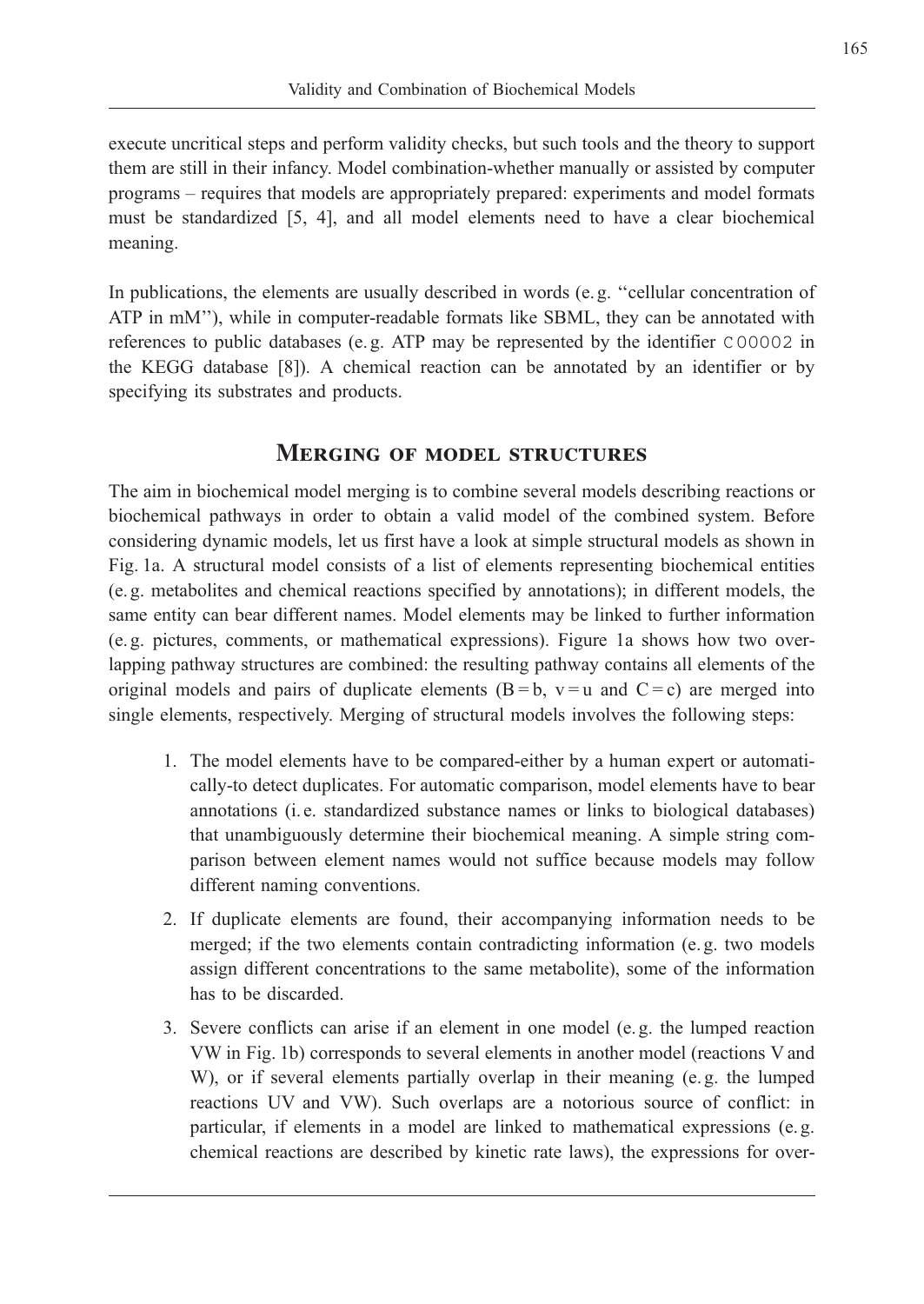lapping entities will probably not fit to each other. Therefore, overlapping elements generally should be avoided in model merging.

In this article, I shall discuss some basic theoretical concepts behind model merging. Merging of model structures will be our starting point: the same scheme also applies, mutatis mutandis, to dynamical models from different mathematical frameworks as long as all mathematical equations are given in the form of explicit assignments. Firstly, I shall focus on kinetic models as a special case and discuss the following questions: what are the basic elements in such models, in analogy to the structural elements shown in Fig. 1? How can we compare the biochemical meaning of elements and how can we detect conflict between them? Which additional problems can occur in dynamical models? Secondly, a general merging algorithm for explicit biochemical models is presented; it is applicable both in manual and automatic model merging. Finally, I shall classify some general validity criteria for biochemical models and discuss how models should be prepared to allow for model merging and other kinds of model reuse.

# Mathematical Models and their Biochemical Semantics

### Explicit biochemical models

Mathematical models allow the simulation of the dynamics of biochemical processes; depending on the system studied and on the questions to be answered, various mathematical frameworks can be used, including kinetic models, reaction–diffusion models, particle-based stochastic models, or constraint-based flux models. Despite their different forms, all such models describe a number of mathematical elements (variables, parameters...,) that are associated with biochemical objects (e. g. molecules) or quantities (e. g. concentrations). In addition, they contain mathematical statements supposed to hold for these quantities (e.g. ordinary differential equations, equality constraints, maximal postulates). The list of statements may either be an *ad hoc* collection (e.g. a number of the constraints used for flux balance analysis) or a complete description that allows for predictive simulations (e. g. a system of rate equations); in the latter case, mathematical solutions of the model should correspond, approximately, to the possible behaviour of the biological system under study.

### Kinetic models

As a well-known example, we shall consider kinetic models comprising independent substance concentrations  $c_i(t)$ , dependent substance concentrations  $c_j^{\text{dep}}(t)$ , external substance concentrations  $c_l^{\text{ext}}$ , reaction velocities  $v_k(t)$ , and kinetic constants  $p_m$ . The values are determined by explicit equations: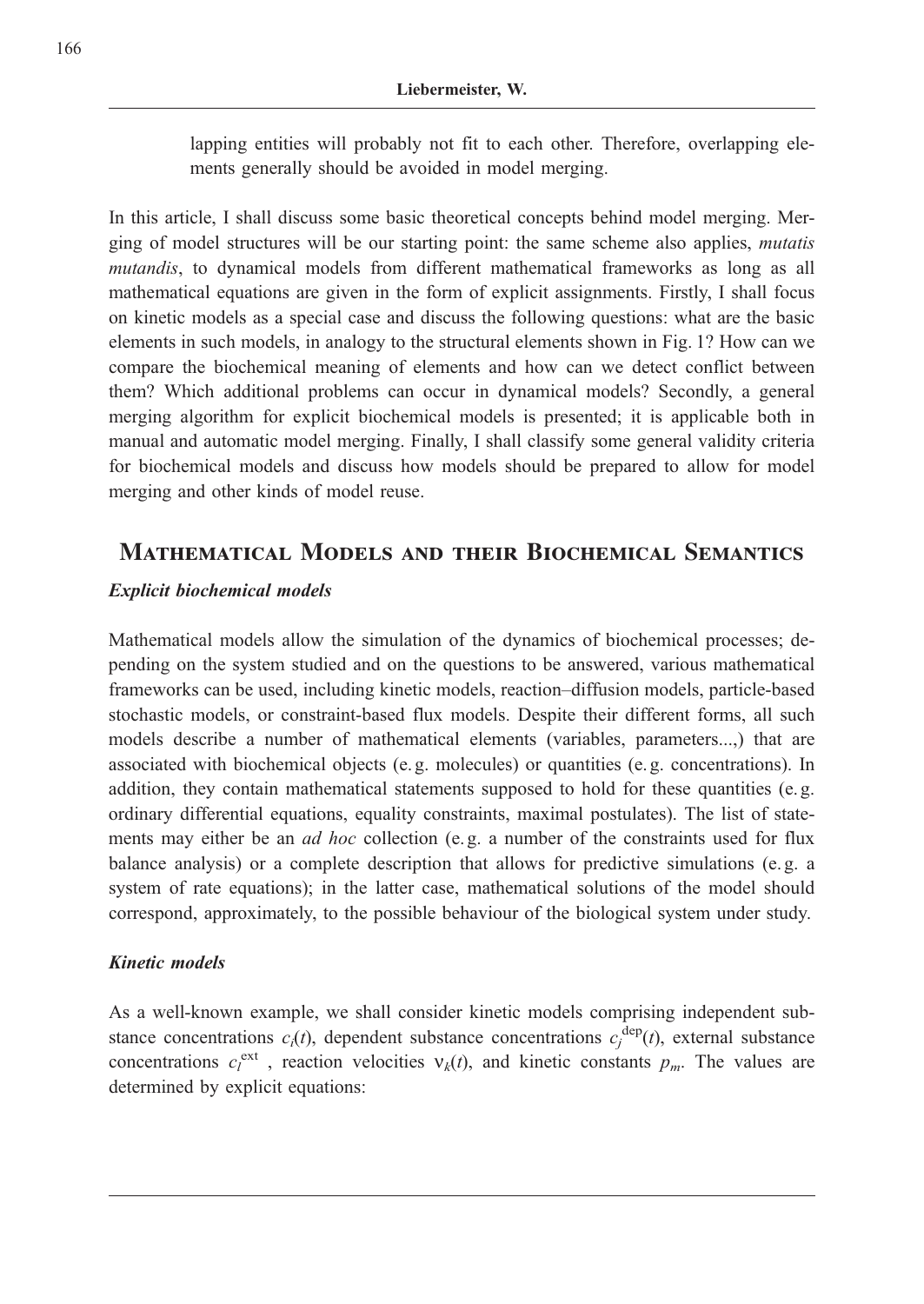$$
p = (p_1, p_2, ...)^T
$$
 (constant numbers)  
\n
$$
c_{ext} = (c_1^{ext}, c_2^{ext}, ...)^T
$$
 (constant numbers)  
\n
$$
c(0) = (c_1(0), c_2(0), ...)^T
$$
 (constant numbers)  
\n
$$
c_j^{dep}(t) = g_j(c(t))
$$
  
\n
$$
vk(t) = f_k(c(t), c^{dep}(t), c^{ext}, p)
$$
  
\n
$$
\frac{dc_i}{dt} = \sum_l N_{il}v_l(t)
$$
 (1)

for all values of k, i, and j, where N is the stoichiometric matrix, the functions  $f_k$  denote kinetic rate laws, and the functions  $g_i$  relate the dependent concentrations to the independent concentrations. The variables and parameters represent biochemical quantities and are described by explicit algebraic or differential equations; models with these two properties (e.g. kinetic models, reaction–diffusion models, but also certain stochastic models) will be called ''explicit biochemical models''.

#### Computational cycles

For explicit biochemical models, computations become much more simple if all equations can be evaluated one after the other. To illustrate this point, let us consider an equation system with parameters  $p_1$ ,  $p_2$ ,..., differential equations of the form  $dx_i/dt = f_i(x,y,p)$ , and algebraic equations of the form  $y_k(t) = g_k(x,y,p)$ . If the mathematical formula for  $g_k(x,y,p)$ , corresponding to variable  $y_k$ , contains another variable  $y_k$ , then  $y_k$  is said to be computed from  $y_l$ . If each variable  $y_k$  in the model is only computed from variables  $y_l$  with smaller  $l$  <  $k$ , then the model is sequentially computable: the equations can be directly evaluated one after the other in each integration step. To check whether a model is sequentially computable, we can build a graph with nodes corresponding to the variables  $y_k$  and directed edges representing the ''computed-from'' relation. Cycles in the graph are called ''computational cycles''. If this graph is acyclic, the variables can be ordered such that the model is sequentially computable. If a model contains computational cycles (e.g.  $y_1 = g_1(y_2)$ ),  $y_2 = g_2(f_1)$ , computations can become difficult and solutions may be non-unique or they may not even exist. Cycles between the differential equations, on the other hand, will not cause such problems.

#### Models as statement lists

In the following, we shall only consider explicit biochemical models consisting of algebraic equations  $x = f$ ...) or differential equations  $dx/dt = f$ ...). In such models, each quantity (or its time derivative) can be directly computed if the values of other quantities are known. Other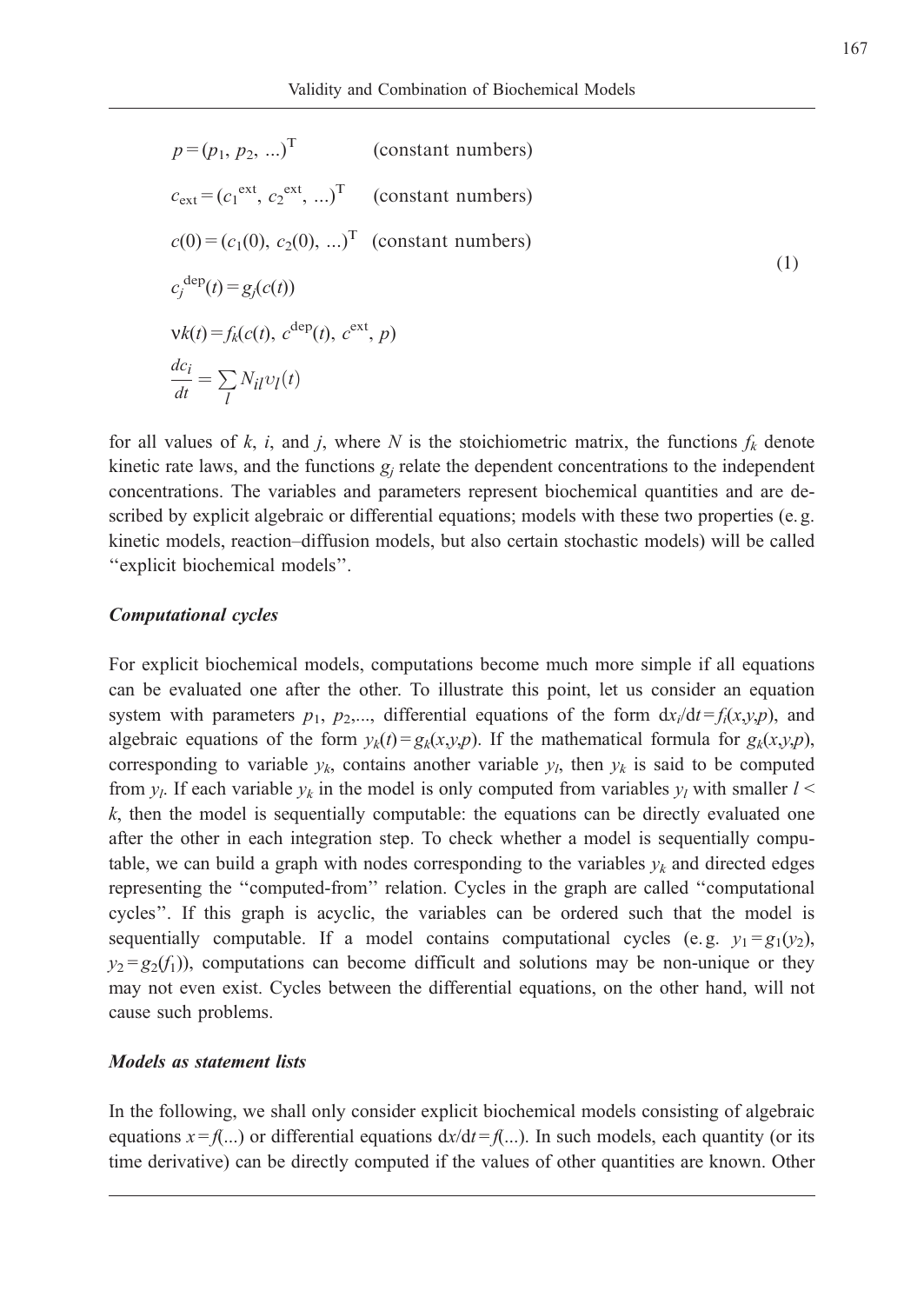kinds of mathematical statements, such as inequalities  $x < f$ ...), maximal requirements  $x \stackrel{!}{=} \arg \max_y f(y, ...)$ , or probabilistic assignments will not be considered here. Formally, an explicit biochemical model can be regarded as a list of model elements (also called ''model statements''), each consisting of a biochemical quantity, a mathematical object and a mathematical assignment:

- . The biochemical quantity (e. g. a concentration, reaction rate, compartment volume, or kinetic constant) is defined by a type (e. g. concentration), a unit (e. g. mM), a biochemical entity (e. g. a certain metabolite), and possibly, a location (e. g. a certain cell compartment). A quantity can also be related to several entities (e. g. a Michaelis constant refers to both an enzyme and a substrate metabolite).
- . The corresponding mathematical object (e. g. a variable or a parameter) has a name or a unique identifier and a certain type (e. g. non-negative real number, time-dependent function  $c(t)$ , field  $c(x,t)$ ).



Figure 2. Merging of two small example models (equations see Table 1). Model 1 describes the PFK reaction rate at given substrate and product levels. Model 2 describes the mass balance of FBP resulting from production and degradation. The two models make different statements about the quantities representing PFK and FBP (thick arrows), so concatenating the models leads to conflicts. Abbreviations: ATP: adenosine triphosphate; ADP: adenosine diphosphate; F6P: fructose-6-phosphate, FBP: fructose-1,6-bisphosphate, PFK: phosphofructokinase, FBA: fructose-bisphosphate aldolase.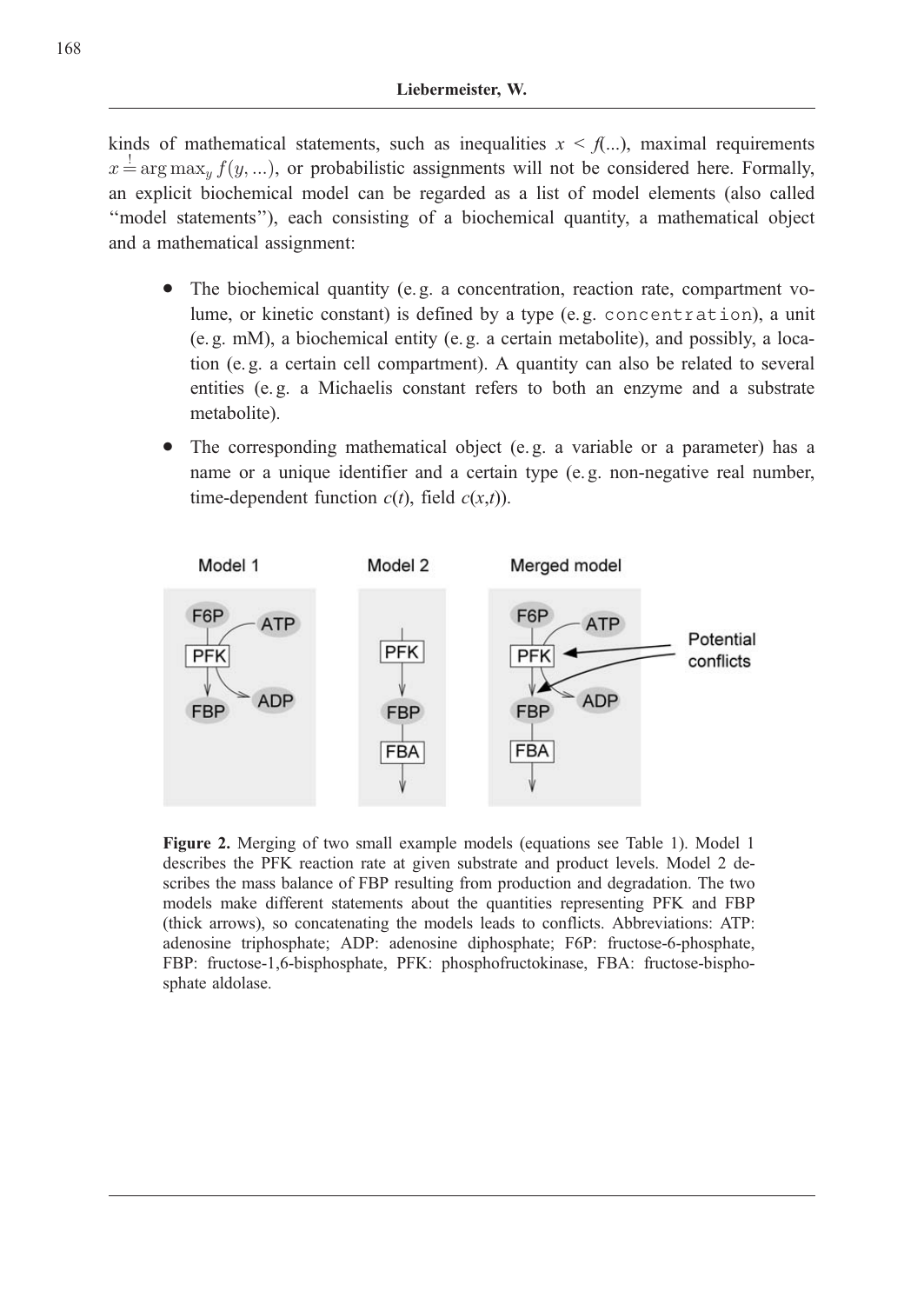Table 1. The models from Fig. 2 are shown as statement lists. Each row represents a model statement (i. e. a model element). The numerical values in the example have been chosen arbitrarily. Simple concatenation of statements would lead to conflict because of duplicate biochemical quantities (marked by stars). When merging the models, one of the statements for PFK (and one for FBP) has to be chosen.

#### Model 1

| Quantitiy              | Math. Object     | Assignment                                                              | Conflict |
|------------------------|------------------|-------------------------------------------------------------------------|----------|
| ATP concentration [mM] | $c_{ATP}$        | $c_{ATP} = 1$                                                           |          |
| ADP concentration [mM] | $c_{ADP}$        | $c_{ADP} = 0.2$                                                         |          |
| F6P concentration [mM] | $C_{\text{F6P}}$ | $c_{\text{F6P}} = 0.5$                                                  |          |
| FBP concentration [mM] | $C_{\rm FBP}$    | $c_{\text{FRP}} = 0.5$                                                  | *        |
| PFK velocity [mM/s]    | $V_{\rm PFK}$    | $V_{PFK}$ = $f_{PFK}$ ( $c_{ATP}$ , $c_{ADP}$ , $c_{F6P}$ , $c_{FBP}$ ) | *        |

Model 2

| Quantitiy              | Math. Object  | Assignment                                                                  | Conflict |
|------------------------|---------------|-----------------------------------------------------------------------------|----------|
| PFK velocity [mM/s]    | $V_{\rm PFK}$ | $v_{\text{PFK}}=0.1$                                                        | *        |
| FBA velocity [mM/s]    | $V_{\rm FBA}$ | $V_{\text{FBA}} = f_{\text{FBA}} (c_{\text{FBP}})$                          |          |
| FBP concentration [mM] | $C_{\rm FBP}$ | $dc_{FBP}/dt = v_{\text{PFK}} - v_{\text{FBA}}$ , $c_{\text{FBP}}(0) = 0.2$ | *        |

. The numerical values of the quantity are determined by mathematical assignments. In our terminology, all mathematical assignments for a quantity are regarded as a combined assignment. A differential equation, for instance, needs to be accompanied by an initial condition; both equations form a combined assignment and appear in the same model element.

Kinetic models like Equation (1) can be written in the form of statement lists: two small example models are shown graphically in Fig. 2 and as statement lists in Table 1.

#### Relations between biochemical quantities

In general, two biochemical quantities can be (i) identical, (ii) equivalent, i. e. identical up to conversion (e. g. concentration versus amount, same quantity measured in different units), (iii) semantically dependent (e. g. ATP concentration in cytoplasm and entire cell; concentration of glucose and hexoses; lumped metabolic pathway or single reaction in this pathway), or (iv) semantically independent (e. g. a concentration and a reaction velocity, concentrations of two unrelated substances).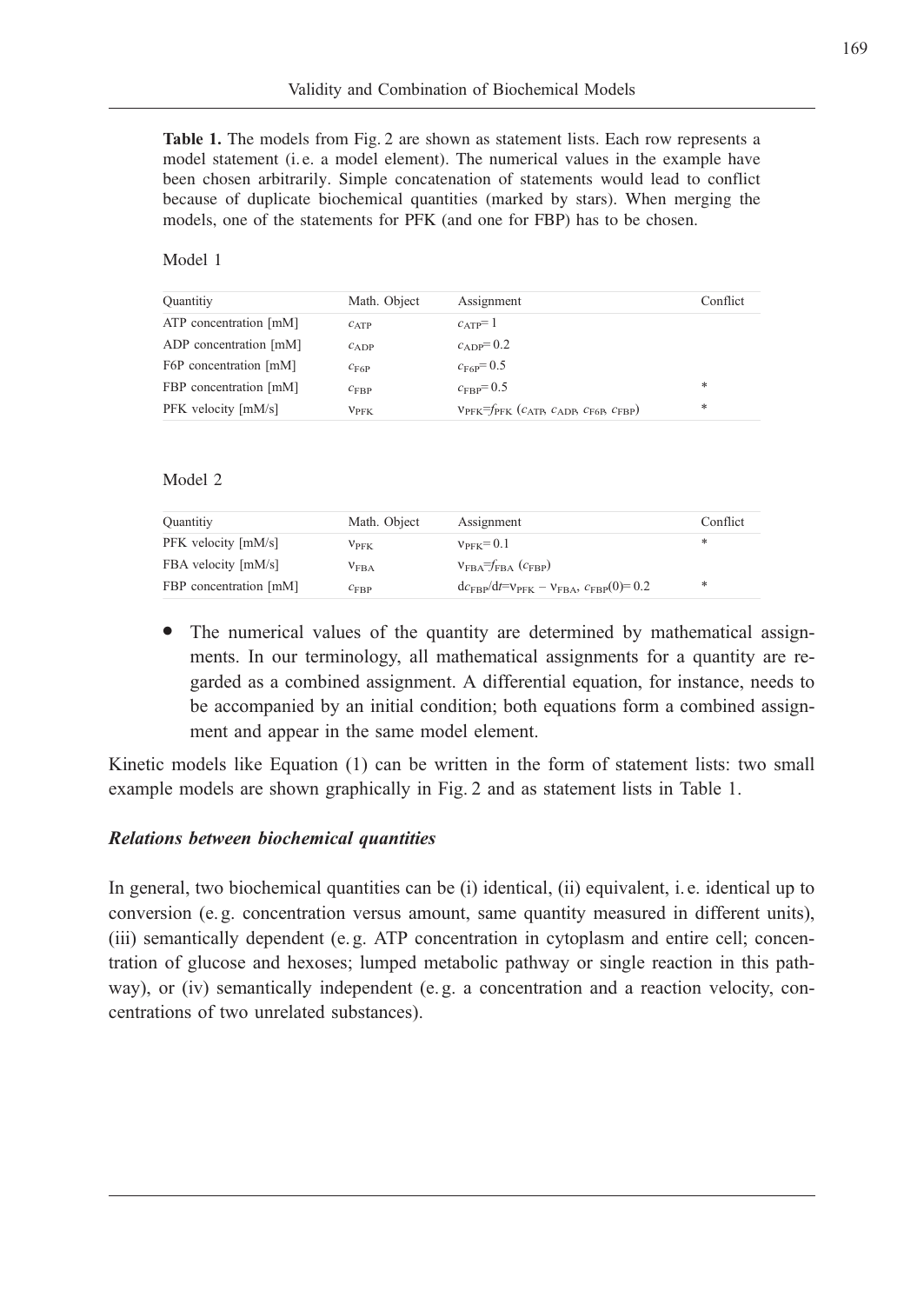Table 2. Possible relations between biochemical quantities. Quantities are specified by four characteristics: type, unit, entity and location. The rows describe conditions for the four possible relations. Several rows for the same relation denote alternative possibilities; bars (-) denote arbitrary entries.

| <b>Status</b>                 | Type                                         | Unit                                                 | Entity                                  | Location                                                         |
|-------------------------------|----------------------------------------------|------------------------------------------------------|-----------------------------------------|------------------------------------------------------------------|
| (i) Identical                 | Identical                                    | Identical                                            | Identical                               | Identical                                                        |
| (ii) Convertible              | Identical or related                         | <b>Different</b>                                     | Identical                               | Identical                                                        |
| (iii) Dependent               | Identical or related<br>Identical or related | $\overline{\phantom{a}}$<br>$\overline{\phantom{a}}$ | Identical or overlapping<br>Overlapping | Overlapping<br>Identical<br>$\alpha$ <sup>r</sup><br>overlapping |
| (iv) Semantically Independent | Unrelated                                    |                                                      | -<br>No overlap<br>-                    | -<br>No overlap                                                  |

Conflict within or between models can arise if the same biochemical quantity appears twice or if different quantities are semantically dependent. Two quantities are semantically dependent if their mere definition implies mathematical constraints or dependencies between their numerical values. For instance, the ATP amount in the cell and the ATP amount in the mitochondria are semantically dependent because the ATP amount in the mitochondria can never be larger than the total ATP amount. Another example is the velocities of the lumped reactions in Fig. 1b, which must have identical values. Besides semantic dependence, there may be other dependencies due to empirical laws (e. g. thermodynamic dependencies between rate constants or physiologically required concentration ratios).

To compare two given biochemical quantities, we need to describe them in a formal way: as previously stated, a biochemical quantity is specified by its type, a unit, one or more biochemical entities, and possibly, a location. Different quantity types are related if they refer to the same information: for instance, concentration and amount may be linked via the definition concentration = amount/volume; in different models, a compartment size may be described by a length, an area, or a volume, so these three types are related. Quantities referring to different kinds of objects (e. g. concentrations and reaction velocities) are unrelated.

Entities and locations have to be specified by annotations (e. g. a link to a database entry representing a biochemical substance). The biochemical entities and locations can be seen as notions: the entity glucose, for instance, comprises all glucose molecules in a system under consideration. If two different entities (e. g. hexose and glucose) share, by definition, common instances (in this case, specific glucose molecules), they are called overlapping. If instances of one entity (e.g.  $ATP$ ) necessarily contain instances of another entity (e.g. phosphate group) as physical parts, the entities are also overlapping. A similar criterion holds for locations: locations are overlapping if they include common spatial regions (e. g. cell and mitochondria). Based on these relationships, one can compare different biochemical quantities by comparing their four characteristics, as shown in Table 2.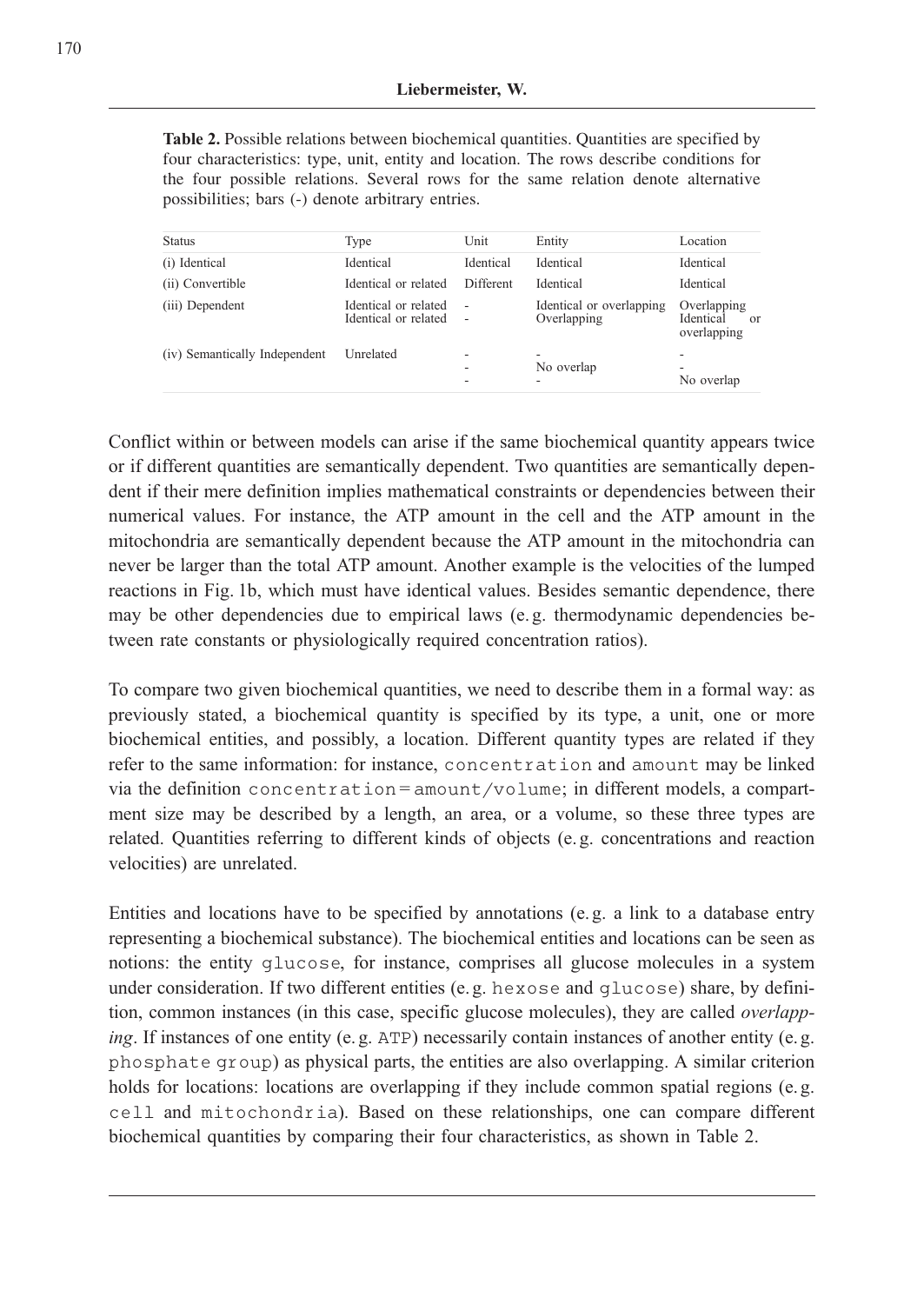### Meaning and reference of models

To merge models in a plausible way, we have to consider their biochemical interpretation. To do so, we have to link mathematical objects to biochemical quantities. But moreover, we also need to specify what are the basic statements that constitute a model. To illustrate this, let us consider two models containing the assignments  $a = f(b)$ ,  $b = g(c)$  (in model 1) and  $a = h(c)$ ,  $b = g(c)$  (in model 2, where the function h is defined by  $h(x) = f(g(x))$  for all x). The mathematical relationship between  $c$  and  $a$  is identical in both models, so the models are mathematically equivalent; semantically, however, they make different statements (a depends on  $b$  in model 1, while it depends on  $c$  in model  $b$ ).



Figure 3. What is a basic model statement? According to model 1, a metabolite X participates in reactions 1, 2, 3 and 4. In model 2, it participates in reactions 1, 3, 5 and 6. In a merged model, one could either accept one of the two rate equations (regarding a rate equation as a basic statement), or one could assume a new rate equation comprising all six reactions (regarding each single term as a basic statement).

Following Frege's distinction between sense (''Sinn'') and reference (''Bedeutung'') [9] used in theological analysis of phrases, one may say that models 1 and 2 have the same reference (the same overall relation between numerical values), but a different sense (i. e. presumed direct relations between quantities). This difference does not play a role as long as the models are considered in their original form; however, it becomes apparent if the equation for *b* is changed during model merging: in this case, the mathematical behaviour in model 1 will change, while in model 2, it will not be affected.

For another example, let us consider two models containing contradictory statements for the same metabolite concentration,

$$
Model 1: dc/dt = v_1 + v_2 - v_3 - v_4
$$
 (2)

Model 2: 
$$
dc/dt = v_1 + v_5 - v_3 - v_6.
$$
 (3)

The variable names are assumed to be non-conflicting and  $v_1$ ,  $v_2$ ,  $v_3$ ,  $v_4$ ,  $v_5$  and  $v_6$  denote the rates of different reactions (see Fig. 3). When merging the two models, we could accept one of the two rate equations (2) or (3) as our assignment for  $c(t)$ . This would imply that we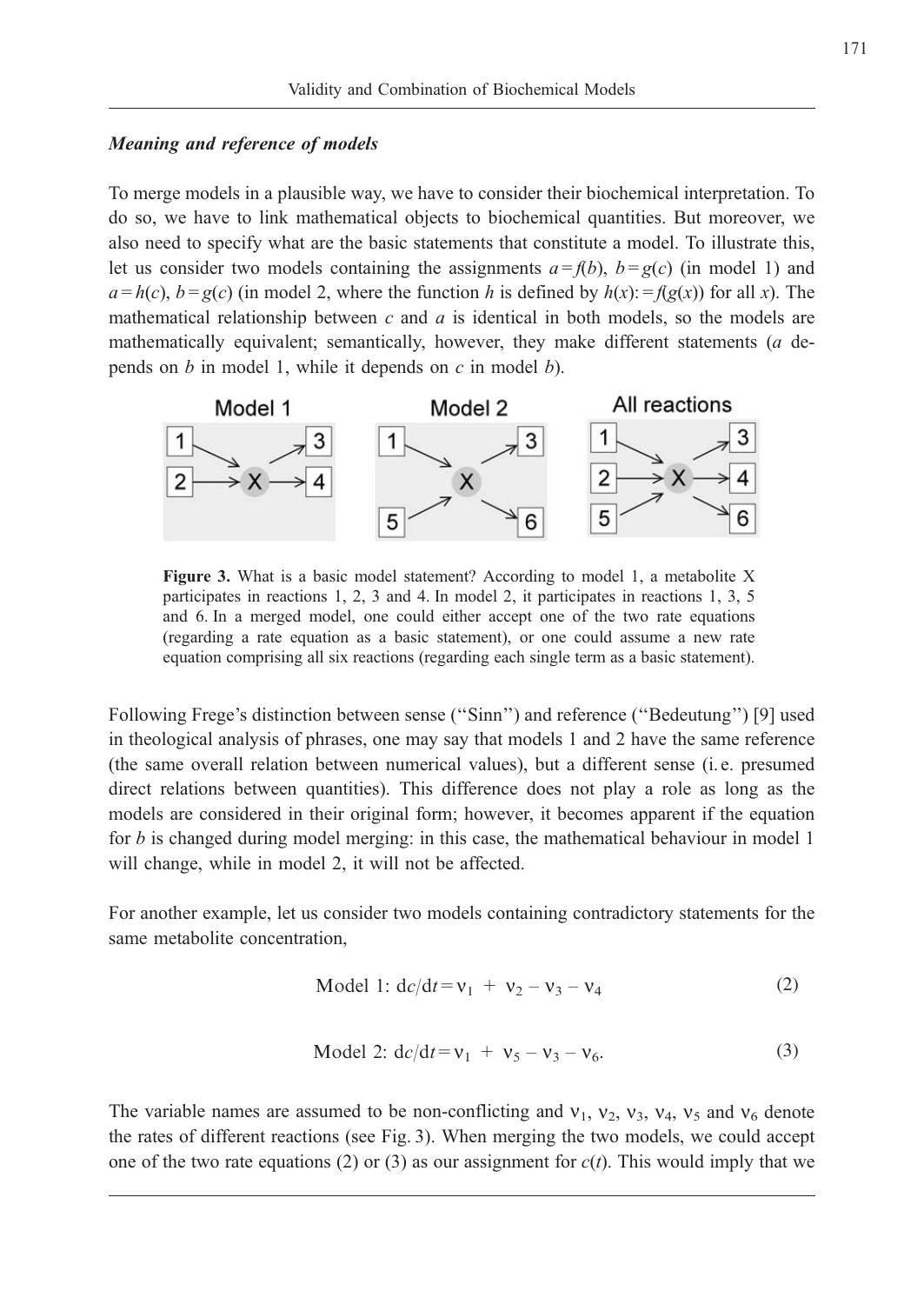regard an entire rate equation as a basic model statement, which makes sense if we fit a model globally to concentration time series. Alternatively, we could merge the two rate equations and use:

$$
dc/dt = v_1 + v_2 + v_5 - v_3 - v_4 - v_6. \tag{4}
$$

With this choice, we assume implicitly that each of the terms on the right-hand side represents a basic statement, the fact that the metabolite is involved in a certain reaction. This point of view makes sense if models are built by combining individual reactions, possibly measured in vitro. It is also the rationale behind the structure of SBML.

# MODEL MERGING

#### Conflicts between statements

A naive way to merge explicit biochemical models would be to concatenate their statement lists (if necessary, after adjusting the variable names); the concatenated model would cover all quantities and statements from both input models. If all statements in the input models are true, then the concatenated model will be true as well, because correctness of a basic statement does not depend on the other statements around it. On the other hand, if models describe completely unrelated quantities, merging them should not create any conflict either. But if the two models contain identical, equivalent or semantically dependent quantities, the concatenated model may contain contradictions – especially if the original models are inaccurate or fitted to different experimental situations. Typical possible conflicts are as follows:

- 1. The concatenated model contains different statements for the same quantity. For instance, the two models in Fig. 2 make different statements about the PFK reaction rate: in model 1, the value depends on other quantities, while in model 2, the value is fixed. The concatenated statement list would be logically inconsistent because only one of the statements can be correct. Accordingly, the combined model would have no mathematical solution (except for rare cases in which both statements yield the same numerical value). Thus for each duplicate pair, one of the two statements has to be omitted. The combined resulting model will still be complete (no variable is missing), but it may contain computational cycles.
- 2. The concatenated model contains semantically dependent quantities. A model with semantically dependent quantities may be valid, but the corresponding mathematical assignments need to be fine-tuned to satisfy certain restrictions. If two semantically dependent quantities originate from different models, these restrictions will not be stated in either of the models, and it is likely that they will be violated after merging. At the same time, none of the quantities can be omitted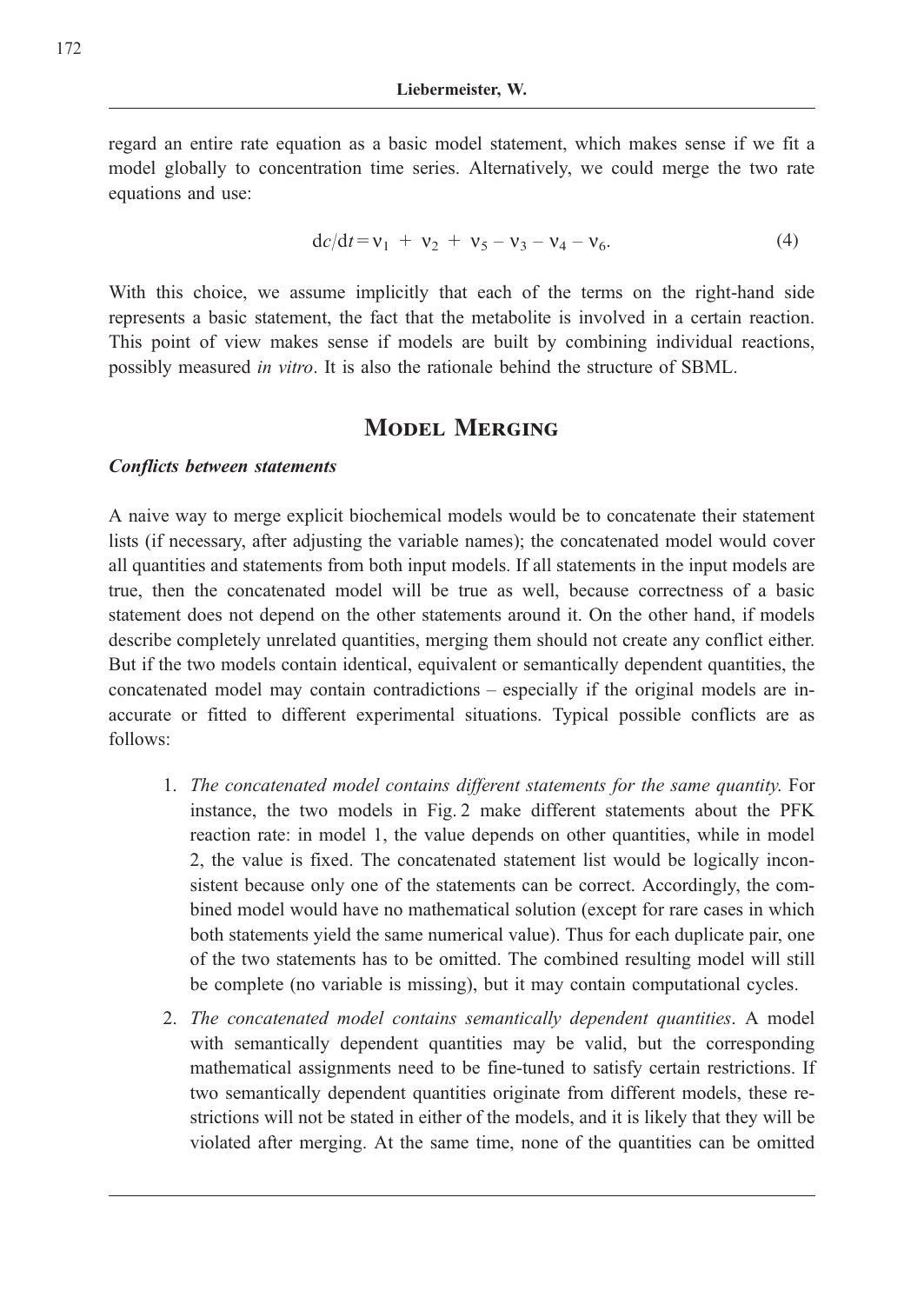because both may be needed to compute other quantities, so the conflict cannot be resolved. Thus, models with semantically dependent elements should not be directly merged.

3. The combined model may violate a physical law. An example is the Wegscheider condition (see, e. g. [10]), which constrains the kinetic parameters along a circle in a metabolic network. If the merging of two models leads to a new circle and if the models were not especially prepared, the newly arising Wegscheider condition will probably not be satisfied. In the case of Wegscheider conditions, safe merging could be ensured by an appropriate parametrization of the kinetic rate laws [11, 12, 10].

# A simple merging algorithm

In principle, merging of acyclic explicit biochemical models resembles the merging of structural models shown in Fig. 1. As before, we need to match elements and find identical and conflicting pairs: but now the elements (boxes and ellipses) represent model statements, they are compared according to their biochemical quantities, and the mathematical assignments are treated as additional information.

In the present context, explicit biochemical models are called valid if they satisfy the following criteria: (V1) correct syntax including consistent use of variable names; (V2) all elements are properly annotated; (V3) for each quantity, there is an assignment that allows it (or its time derivative) to be computed from the other quantities; (V4) the model can be sequentially computed, i. e. it does not contain computational cycles; (V5) each assignment agrees with the definition of the biochemical quantity described (e. g. only positive values for concentrations); (V6) all quantities are semantically independent (i.e. there are no pairs of identical, convertible, or semantically dependent quantities).

For the merging of two models (called "model 1" and "model 2"), we assume that they are both valid. Ideally, the merged model should contain all statements from the input models; if this is not possible, some of the statements may be left out. In any case, the merged model has to be valid. This can be achieved by the following algorithm [13], which is actually quite similar to the merging scheme for structural models:

- 1. Convert all element names and physical units to a common set of names and standard units.
- 2. Compare all pairs of quantities from both models (see Fig. 4, left). Because of the previous conversion, pairs of quantities will either be identical (i. e. duplicates), semantically dependent, or semantically independent.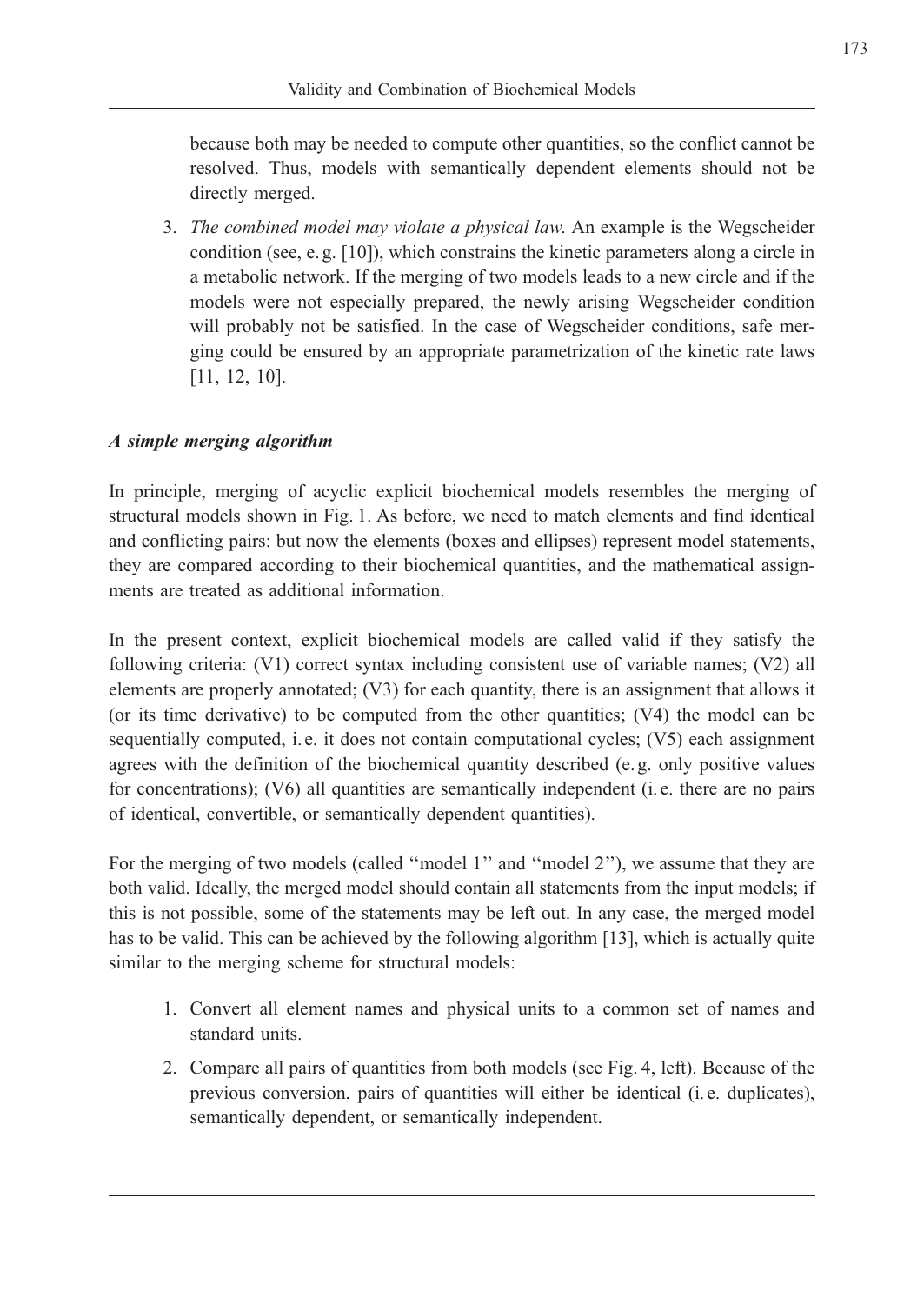- 3. If semantically dependent quantities have been detected, stop the merging process and raise a warning message.
- 4. For each pair of duplicate quantities, choose one of the alternative model statements. The choice can be made either by the user or automatically (e. g. according to a rule like ''always choose assignments from model 1'').
- 5. Certain combinations of choices may lead to computational cycles (see Fig. 4, right), but it is always possible to avoid them by an appropriate choice of statements (e. g. by always choosing the assignments from model 1). In the algorithm, cycles are detected (by analysing the graph of dependencies between algebraic equations) and removed by revising some of the earlier choices.

This algorithm will return either a valid output model or stop with a warning.



Figure 4. Merging of annotated biochemical models. Left: result of the pair-wise comparison between model 1 and model ''lumped 2'' from Fig. 1. Some elements are found to be identical (dotted lines) or semantically dependent (solid lines). Due to the semantic dependencies, merging should be abandoned in this case. Right: removal of computational cycles. Solid arrows within the models show that quantities are computed from each other; e. g. in model 1, quantity B is computed from quantity A. After matching the duplicate pairs  $(A1 = A2, B1 = B2)$ , there are four possible choices: (i) keeping both elements from model 1; (ii) keeping both elements from model 2; (iii) keeping the two independent elements; (iv) keeping the dependent elements. The last choice creates a computational cycle and should therefore be avoided.

### Merging of SBML models

SBML [1] is a widely used, XML-based format for biochemical models. SBML is tailored for kinetic models and describes simultaneously the mathematical form and the biochemical interpretation of a model. The main elements of a model represent compartments, substances and reactions including stoichiometries and kinetic laws and parameters. For simulations, the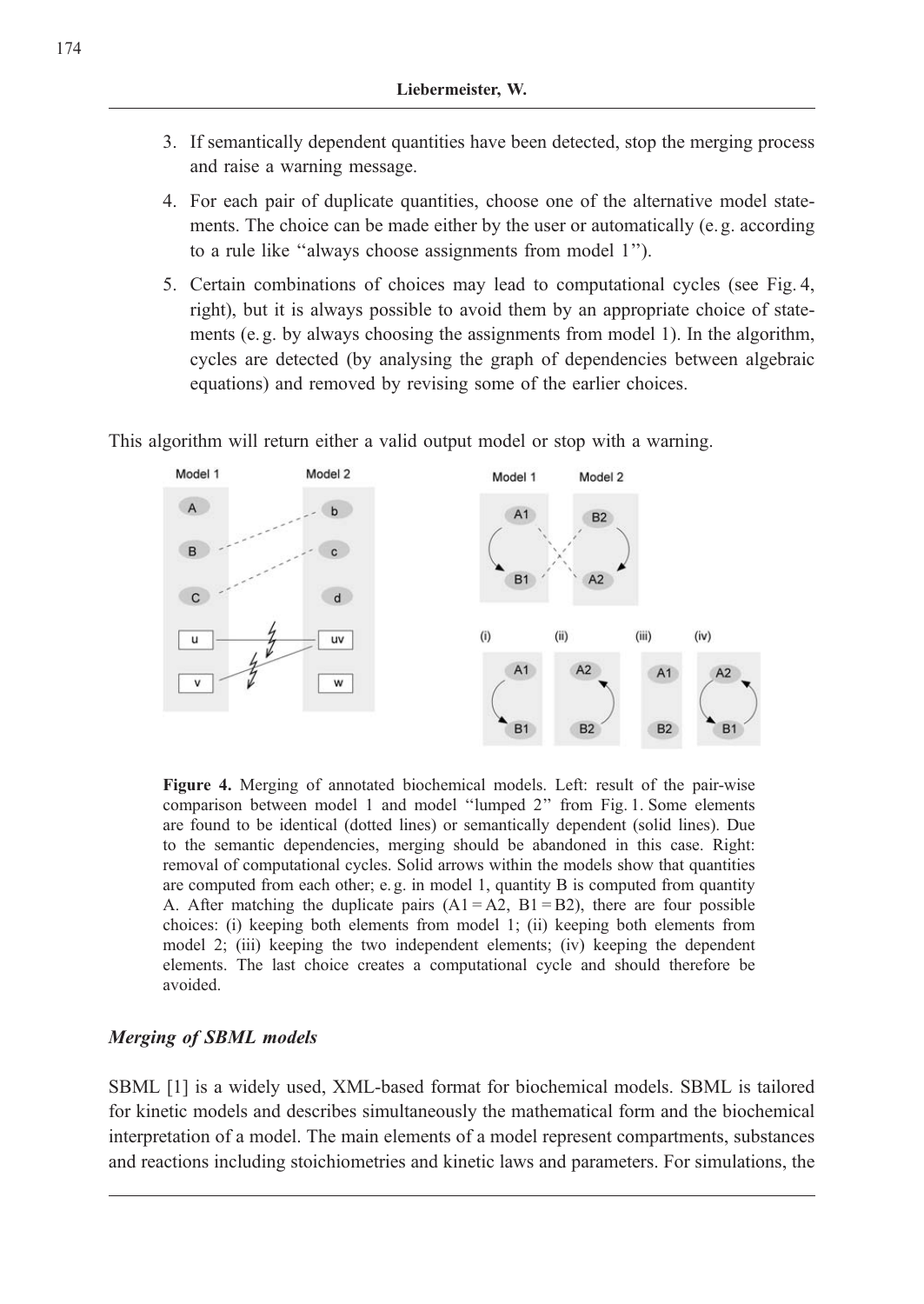species tags, which refer to substance amounts or concentrations, are translated into mathematical variables. By default, amounts and concentrations are assumed to follow a kinetic rate equation, but it is possible also to specify algebraic and differential equations for them.

Model elements (substances, compartments, reactions etc.) in SBML are not denoted by standard names, but by identifiers defined *ad hoc* within each model. However, elements can also be annotated by references to databases; a recommendable format is the MIRIAMcompliant RDF syntax with BioModels qualifiers [5, 14, 15]. It allows the annotation of model elements (e. g. a species tag describing a substance) with biological entities listed in databases. Besides exact equality, the qualifiers make it possible to specify different kinds of relationship: the isVersionOf qualifier, for instance, indicates that a substance described in a model (e. g. glucose) belongs to a substance class (e. g. hexoses) listed in the database.

Syntactically, SBML does not have the form of a statement list; however, a valid and properly annotated SBML file corresponds to an explicit biochemical model, so the above merging algorithm is in principle applicable to SBML models; we have implemented similar merging algorithms in the tools SBML merge [13] and SemanticSBML [16]. SemanticSBML allows the annotation, checking and merging of SBML models. It helps the user to annotate model elements with unique identifiers from various databases including KEGG [8], Reactome [17] and ChEBI [18]. These annotations are used for comparing the elements in model merging: the tool aligns presumably identical model elements and indicates conflicts between them; the user can then revise the alignment and resolve the conflicts. Following the structure of SBML, the chemical reactions (corresponding to individual terms in the rate equations) and not the entire rate equations are treated as basic model statements.

# Validity Criteria for Biochemical Models

A main task in model merging is to ensure or to check the correctness of the merged model. Correctness, however, is a matter of definition: according to George Box [19], ''essentially, all models are wrong, but some are useful'', so even the best cell model is only a rough approximation of reality. Thus, instead of requiring correctness in an absolute sense, we shall ask whether a model satisfies certain *validity criteria*; which of the criteria is relevant in a specific case depends on the type and the purpose of the model. Even if a validity criterion is almost trivial, it may become an issue when models are merged automatically. The criteria can be grouped into five categories:

1. Syntax. Syntactical correctness ensures that a model can be read and processed, which is a basic requirement for all further validity checks and for model reuse in general. Syntactic problems, such as typos or missing tags in an SBML file, can be detected automatically from the model alone without any reference to a math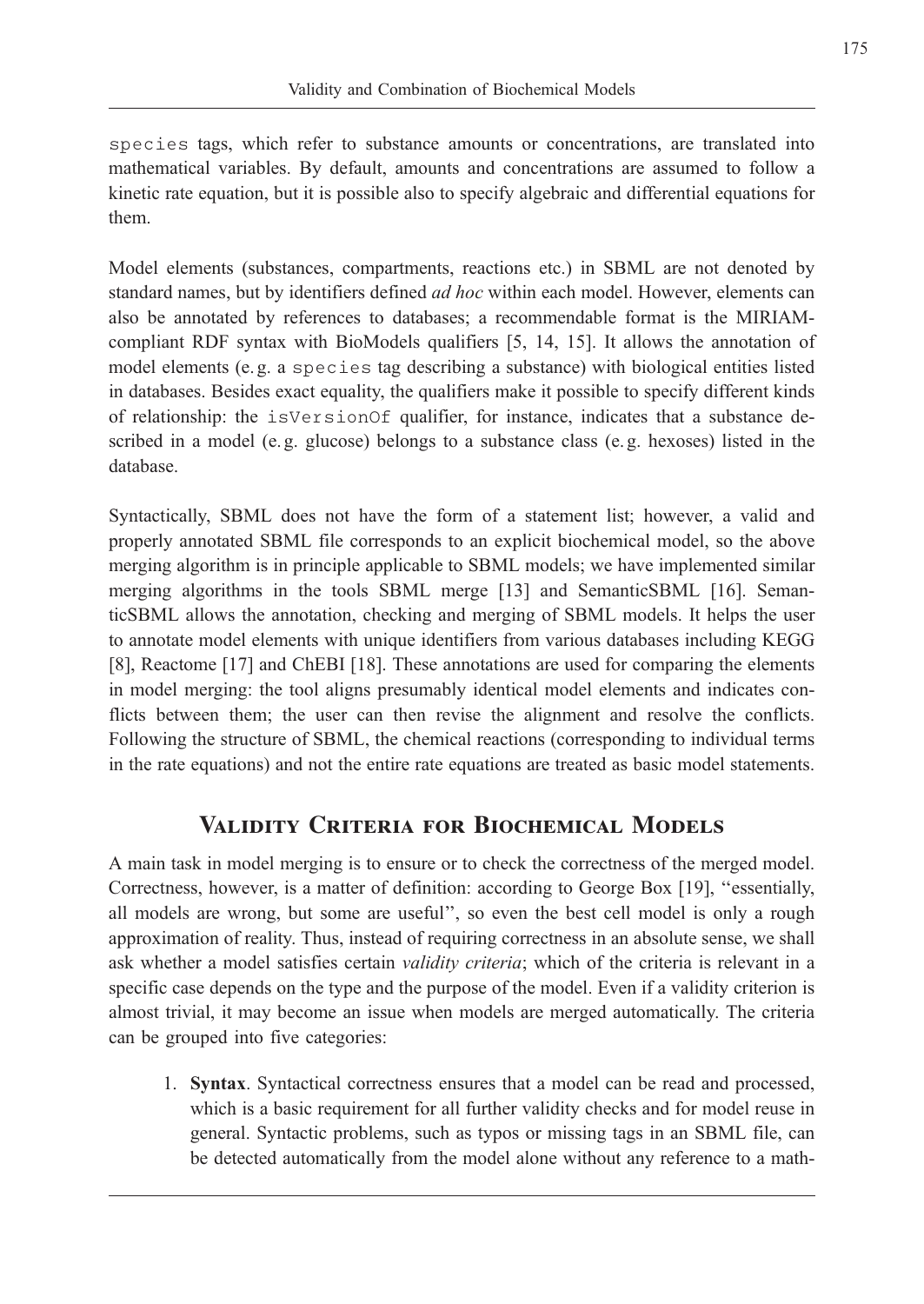ematical or biochemical interpretation; an automatic validation tool for SBML files can be found at [20]. In a broader sense, we can also regard verbal descriptions in a paper as syntactically incorrect if they are unclear or incomplete.

- 2. Mathematics and calculation. Depending on the intended sorts of calculations, a model should have certain mathematical properties, in particular, existence or uniqueness of mathematical solutions. For kinetic models, for instance, one may require that (i) there is one explicit equation per variable, (ii) the right-hand sides are defined for all allowed values of the function arguments (e. g., non-negative values for all concentration variables; real values for all flux variables) and (iii) there are no computational cycles.
- 3. Biochemical semantics. In this category, we consider the biochemical meaning of model elements, but only regarding simple ontological facts (''glucose is a hexose", "mitochondria are part of the cell", "reaction VW contains reactions V and W as parts''). Possible validity requirements are: (i) all elements must be correctly annotated; (ii) individual model statements must agree with their semantics (e. g. a variable representing a concentration must be non-negative); (iii) statements must agree with each other (or, more strictly, all quantities must be semantically independent).
- 4. Empirical facts. In addition, one may require that a model respects certain laws of physics (e. g. second law of thermodynamics), chemistry (e. g. conservation of atom numbers), or biochemistry (e. g. realistic values for concentrations). Testing these criteria may require semantic annotations and additional information (for instance, about molecule structures, energies etc.).
- 5. Relevance. Even if a model is free from conflict, it will not automatically be useful; in fact, a model should be based on plausible assumptions, represent a biological system of interest, bring out its basic mechanism, contain only relevant processes and agree with available data. These requirements do not concern the model alone, but also its relationship to available data and to other competing models. It is hard to test them automatically, and they are possibly beyond the realm of automatic checking and merging.

In my point of view, a model is wrong if it fails to fulfil a validity criterion that it should fulfil. A didactic model (e.g. a prototypic oscillator model) must have a mathematical solution, but it need not refer to a specific system, so criteria regarding biochemical semantics and realistic numerical values do not play a role. On the other hand, a model that describes a specific pathway should meet these requirements. For automatic model checking, it would be helpful to state explicitly the scope of a model, i. e. which cell types and experimental situations are described, which validity criteria should be fulfilled, or which calculations should be possible; to date, however, there is no formal way to state such requirements in SBML files.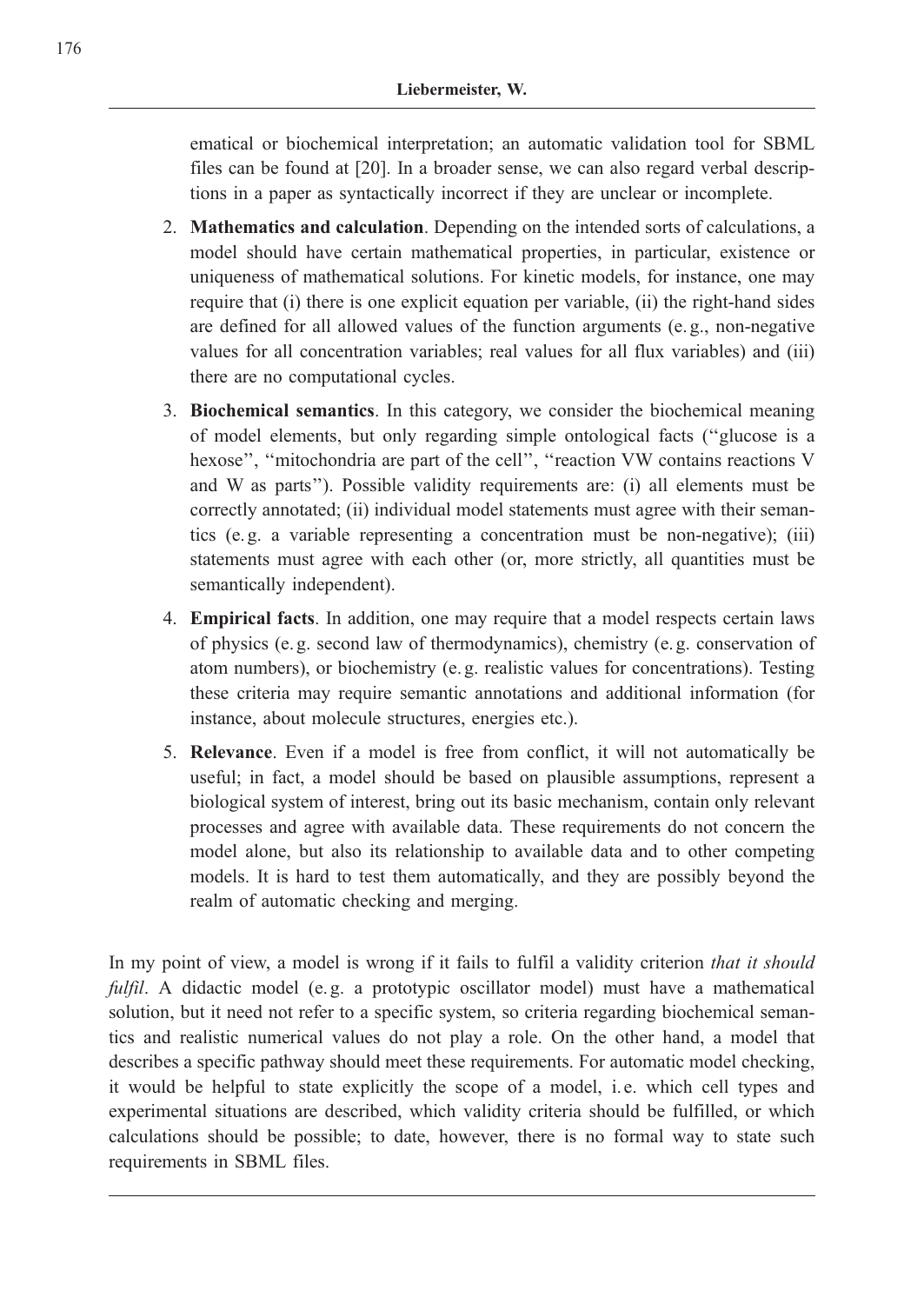#### How to prepare reusable models

Besides model merging, there are also other situations in which models are reused: models may be refitted to new data, expanded, simplified, or used as examples to build models for other cell types. Modellers should bear in mind that their models might be reused later, possibly by other people, and should ensure reusability of models right from the beginning (a strategy that could be termed ''sustainable model development''). So when constructing a model (and even when designing the experiments that will lead to a model), one should think of typical problems that might occur later, for instance: (i) if the experimental conditions (e. g. the microbial strain used) are not standardized or not well documented, the resulting models may not be compatible; (ii) lumped reactions and metabolites may cause problems and should be avoided, used in a systematic manner, or at least be described unambiguously; (iii) globally fitted parameters may become meaningless after merging and will have to be estimated again.

To avoid such problems, experimentalists and modellers should support standardization efforts (e. g. SBML, MIRIAM, and STRENDA [21]); models should be published (as required in MIRIAM) with all information necessary to reproduce the simulations and model fitting; they should be accessible in a standard (preferably free) format like SBML and be submitted to repositories such as BioModels [2] or JWS online [3]. The meaning of model elements has to be specified unambiguously: in publications, standardized identifiers or names should be used to describe the model elements.

### **ACKNOWLEDGMENTS**

I would to thank Falko Krause and Jannis Uhlendorf for their comments on this manuscript. This work was funded by the European integrated project BaSysBio.

### **REFERENCES**

[1] Hucka, M., Finney, A., Sauro, H.M., Bolouri, H., Doyle, J.C., Kitano, H., Arkin, A.P., Bornstein, B.J., Bray, D., Cornish-Bowden, A., Cuellar, A.A., Dronov, S., Gilles, E.D., Ginkel, M., Gor, V., Goryanin, I.I., Hedley, W.J., Hodgemn, T.C., Hofmeyer, J.H., Hunter, P.J., Juty, N.S., Kasberger, J.L., Kremling, A., Kummer, U., Le Novère, N., Loew, L.M., Lucio, D., Mendes, P., Minch, E., Mjolsness, E.D., Nakayama, Y., Nelson, M.R., Nielsen, P.F., Sakurada, T., Schaff, J.C., Shapiro, B.E., Shimizu, T.S., Spence, H.D., Stelling, J., Takahashi, K., Tomita, M., Wagner, J., Wang, J. (2003) The Systems Biology Markup Language (SBML): A medium for representation and exchange of biochemical network models. Bioinformatics  $19(4):524 - 531.$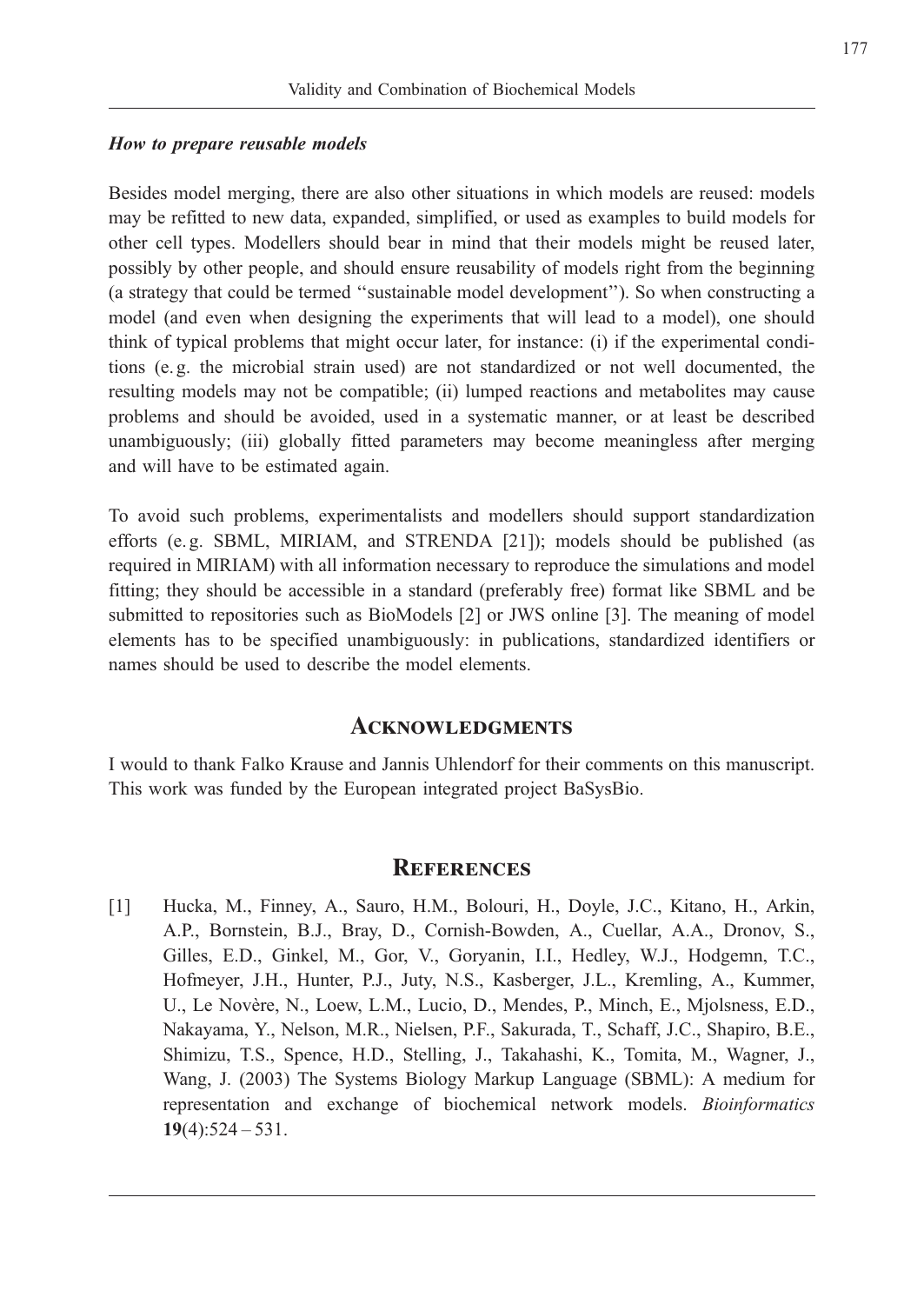- [2] http://www.ebi.ac.uk/biomodels.
- [3] Olivier, B., Snoep, J. (2004) Web-based kinetic modelling using JWS online. Bioinformatics, 20(13):2143 – 2144.
- [4] Klipp, E., Liebermeister, W., Helbig, A., Kowald, A., Schaber, J. (2007) Systems biology standards-the community speaks. Nat. Biotechnol. 25:390 – 391.
- [5] Le Novère, N., Finney, A., Hucka, M., Bhalla, U.S., Campagne, F., Collado-Vides, J., Crampin, E.J., Halstead, M., Klipp, E., Mendes, P., Nielsen, P., Sauro, H., Shapiro, B., Snoep, J.L., Spence, H.D., Wanner, B.L. (2005) Minimum information requested in the annotation of biochemical models (MIRIAM). Nat. Biotechnol.  $23(12):1509 -$ 1515.
- [6] Teusink, B., Passarge, J., Reijenga, C.A., Esgalhado, E., vanderWeijden, C.C., Schepper, M., Walsh, M.C., Bakker, B.M., van Dam, K., Westerhoff, H.V., Snoep, J.L. (2000) Can yeast glycolysis be understood in terms of in vitro kinetics of the constituent enzymes? Testing biochemistry. Eur. J. Biochem. 267:5313 – 5329.
- [7] Snoep, J.L., Bruggeman, F., Olivier, B.G., Westerhoff, H.V. (2006) Towards building the silicon cell: A modular approach. *Biosystems* 83:207 – 216.
- [8] Kanehisa, M., Goto, S., Kawashima, S., Nakaya., A. (2002) The KEGG databases at genomenet. Nucleic Acids Res. 30:42 – 46.
- [9] Frege, G. (1892) Über Sinn und Bedeutung. Zeitschrift für Philosophie und philosophische Kritik 100:25 – 50.
- [10] Ederer, M., Gilles, E.D. (2007) Thermodynamically feasible kinetic models of reaction networks. Biophys. J.  $92:1846 - 1857$ .
- [11] Liebermeister, W., Klipp, E. (2005) Biochemical networks with uncertain parameters. IEE Proc Systems Biology  $152(3):97-107$ .
- [12] Liebermeister, W., Klipp, E. (2006) Bringing metabolic networks to life: convenience rate law and thermodynamic constraints. Theor. Biol. Med. Mod. 3:41.
- [13] Schulz, M., Uhlendorf, J., Klipp, E., Liebermeister, W. (2006) SBMLmerge, a system for combining biochemical network models. Genome Informatics Series 17(1):62 – 71.
- [14] RDF/XML syntax specification (revised) (2004) http://www.w3.org/TR/rdf-syntaxgrammar/.
- [15] http://www.ebi.ac.uk/compneur-srv/miriam-main/mdb?section=qualifiers.
- [16] http://sysbio.molgen.mpg.de/semanticsbml/.